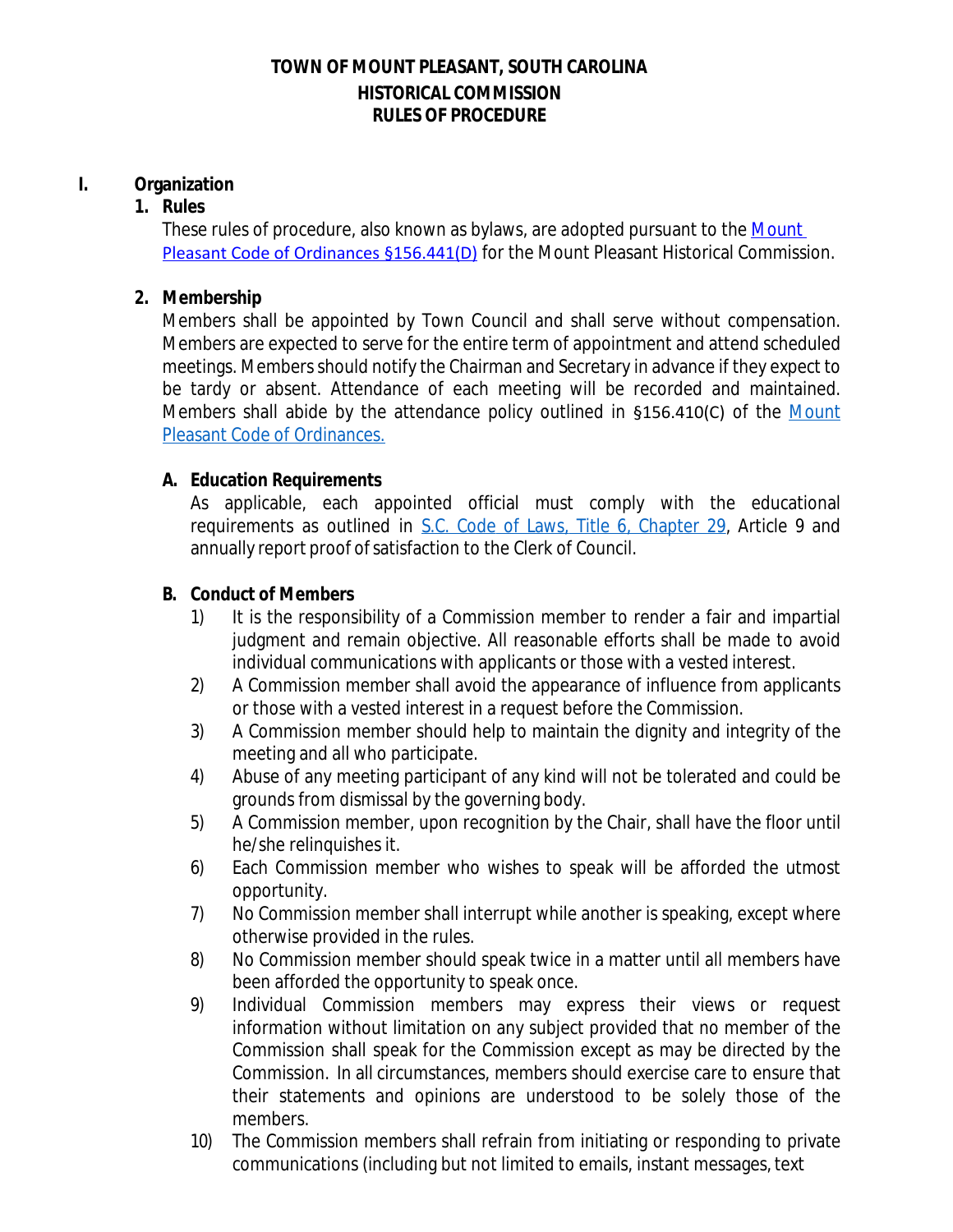messages, etc.) during the meeting. All electronic devices shall be silenced or turned off during the meeting.

11) The Commission members shall refrain from initiating, commenting, or responding on social media on any matter before the Commission as such communication creates an appearance of an inability to render an impartial and objective decision on an agenda item.

## **C. Conflict of Interest**

Members shall abide by the provisions outlined in the [S.C. Code of Laws, Title 8,](https://www.scstatehouse.gov/code/t08c013.php) [Chapter 13](https://www.scstatehouse.gov/code/t08c013.php), section 700(B)(1) and (5) pertaining to conflict of interest. Recusals are permissible pursuant to these provisions.

## **D. Ex parte communication**

As applicable, each appointed official must comply with the requirements regarding ex parte communication as outlined in [S.C. Code of Laws, Title 1, Chapter 23, Article 3](https://www.scstatehouse.gov/code/t01c023.php). The provisions of this section shall apply from the date the matter pending before the Commission commences to and including the effective date of the final decision.

## **3. Officers**

The officers of the Commission shall be a chairman and vice-chairman elected for one-year terms at the first regularly scheduled meeting of the Commission in each calendar year. Members of staff of the Town shall serve as secretary and recording secretary of the Commission.

# **A. Chairman**

The chairman shall be a voting member and shall:

- 1) Call special meetings;
- 2) Preside at meetings and hearings;
- 3) Swear in witnesses when applicable;
- 4) Act as spokesperson for the Commission; and
- 5) Perform other duties approved by the Commission.

## **B. Vice-chairman**

The vice-chairman shall exercise the duties of the chairman in the absence, disability, or disqualification of the chairman. In the absence of the chairman and vice-chairman, an acting chairman shall be elected by the members present.

## **C. Secretary**

The secretary, when applicable, shall:

- 1) Provide public notice of appeals and meetings;
- 2) Prepare the agenda;
- 3) See that the property involved is properly posted;
- 4) Keep and maintain Commission records as public records;
- 5) Serve Commission decisions on parties;
- 6) Attend to Commission correspondence; and
- 7) Perform other duties normally carried out by a secretary.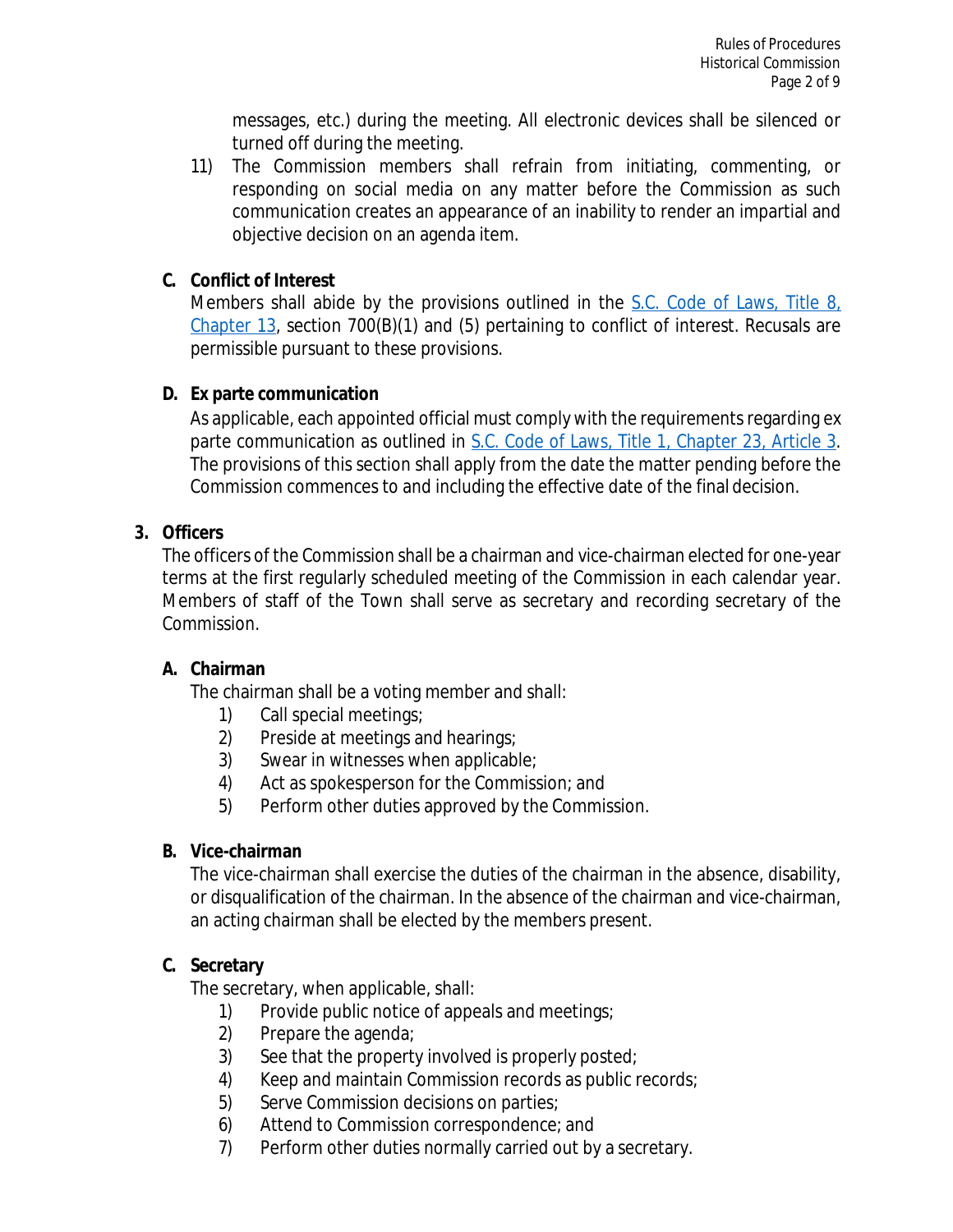## **D. Recording Secretary**

The recording secretary, when applicable, shall:

- 1) Assist with meeting room setup;
- 2) Ensure recording and A/V equipment are available and setup as needed;
- 3) Attend and record each meeting in accordance with Town procedures;
- 4) Prepare minutes from the recorded meetings in accordance with Town procedures; and
- 5) Serve as support staff to Secretary.

# **II. Meeting Procedures**

# **1. Time and Place**

An annual schedule of regular meetings shall be published each year and posted for the public. Special meetings may be called by the chairman upon at least 24-hour notice and must be posted for the public. Meetings shall be held at the place stated on the notices and shall be open to the public.

# **2. Agenda**

# **A. Order of Agenda**

An agenda shall be furnished by the Secretary and posted in accordance with the [S.C.](https://www.scstatehouse.gov/code/t30c004.php) [Freedom of Information Act.](https://www.scstatehouse.gov/code/t30c004.php) As applicable, agenda items will be listed as outlined in section II.3 of these rules of procedure in the following order:

- 1) Approval of Agenda
- 2) Approval of Minutes
- 3) Public Comment
- 4) General Correspondence
- 5) Business (Article II, Section 2, B below)
- 6) Adjournment

## **B. Order of Business**

Business items shall be placed after the administrative items (Article II, 2, A, 1-5), in the order as numbered and according to the date and time received:

- 1) Items required by ordinance or rules which typically include applications from the public requiring action of the body.
- 2) Matters submitted by Council or departmental staff for the body's consideration.
- 3) Matters proposed by a member of the body with at least one additional sponsoring Commission member initiated at least one meeting in advance of consideration and having received an affirmative vote for inclusion by the body.
- 4) Applications and other Items may be removed from the agenda at ameeting by a majority vote.

# **3. Applications**

**A.** Requests to be heard before a Commission shall be made by submitting the appropriate application form(s) approved by the Department of Planning and Development in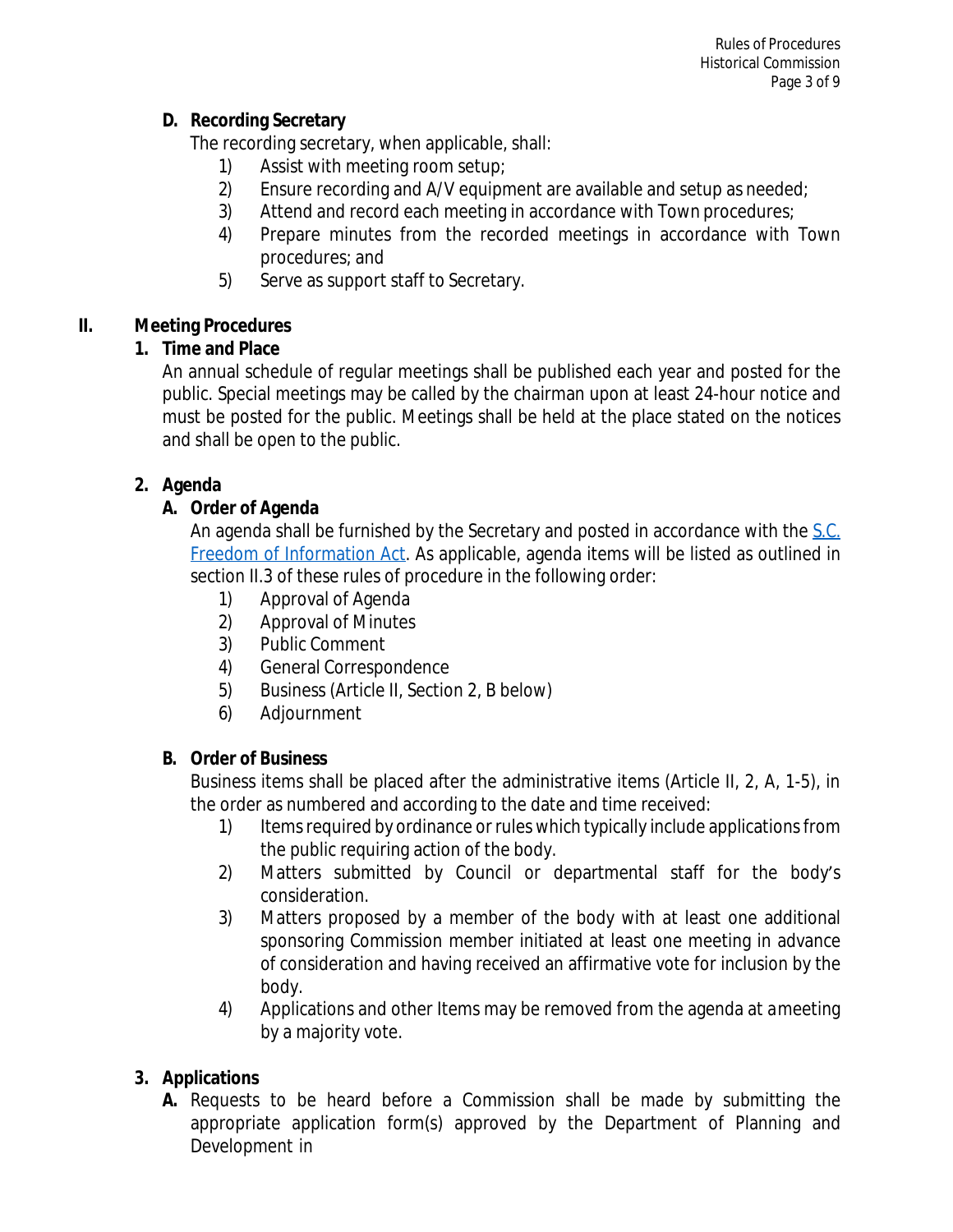accordance with the submittal deadline published on the annual schedule of meetings. The application may be filed by the applicant or his or her designee.

- **B.** Applications may require a submittal and review fee in an amount specified by the schedule of fees established by the Town.
- **C.** Failure to submit required information or forms and applicable fees may be grounds for rejection of the application.
- **D.** Requests not permitted or prohibited according to the Mount Pleasant Code of Ordinances shall be rejected unless relief has been sought from the appropriate governing body or appellate body.
- **E.** Applications shall be marked with the date of receipt and placed on the agenda in the order in which it was received.
- **F.** Any changes, alterations, or additions to plans after final disposition of the request shall require a new application and applicable fee.

## **4. Quorum**

The number of members that constitute a quorum shall be pursuant to [Mount Pleasant](http://library.amlegal.com/nxt/gateway.dll/South%20Carolina/pleasant/titlexvlandusage/chapter156zoningcode?f=templates%24fn%3Ddefault.htm%243.0%24vid%3Damlegal%3Amtpleasant_sc%24anc%3DJD_Chapter156) [Code of Ordinances](http://library.amlegal.com/nxt/gateway.dll/South%20Carolina/pleasant/titlexvlandusage/chapter156zoningcode?f=templates%24fn%3Ddefault.htm%243.0%24vid%3Damlegal%3Amtpleasant_sc%24anc%3DJD_Chapter156), §156.410(E). A quorum shall be present before any business is conducted other than rescheduling a meeting. Those recusing themselvesfor a conflict of interest pursuant to  $S.C.$  Code of Laws, Title 8, Chapter 13, section 700(B)(1) and (5), remaining present, shall be counted as present for the purposes of establishing a quorum.

## **5. Rules of Order**

Robert's Rules of Order shall govern the conduct of meetings except as otherwise provided by these Rules of Procedure.

# **III. Hearing/Presentation Procedures**

# **1. Conduct of Hearing**

In matters brought before the Commission, the following process and time limits will be followed:

- **A.** Chair or designee opens the hearing (reads agenda item)
- **B.** Staff presentation (5 minutes)
- **C.** Applicant presentation (5 minutes)
- **D.** Public comments (Up to 3 minutes per speaker as determined by §30.36)
- **E.** Commission Questions
- **F.** Applicant and staff response (Up to 3 minutes each)
- **G.** Chair or designee closes public comment
- **H.** Commission comments and deliberation
- **I.** Commission Disposition (motion and vote)

The times set above may be changed on majority acceptance of a motion to suspend the rules with a new time set.

# **2. Appearance**

The applicant or any party in interest may appear in person or by agent or attorney. In the absence of an applicant, the Commission may decide by a majority vote to either postpone the matter or proceed with hearing the matter.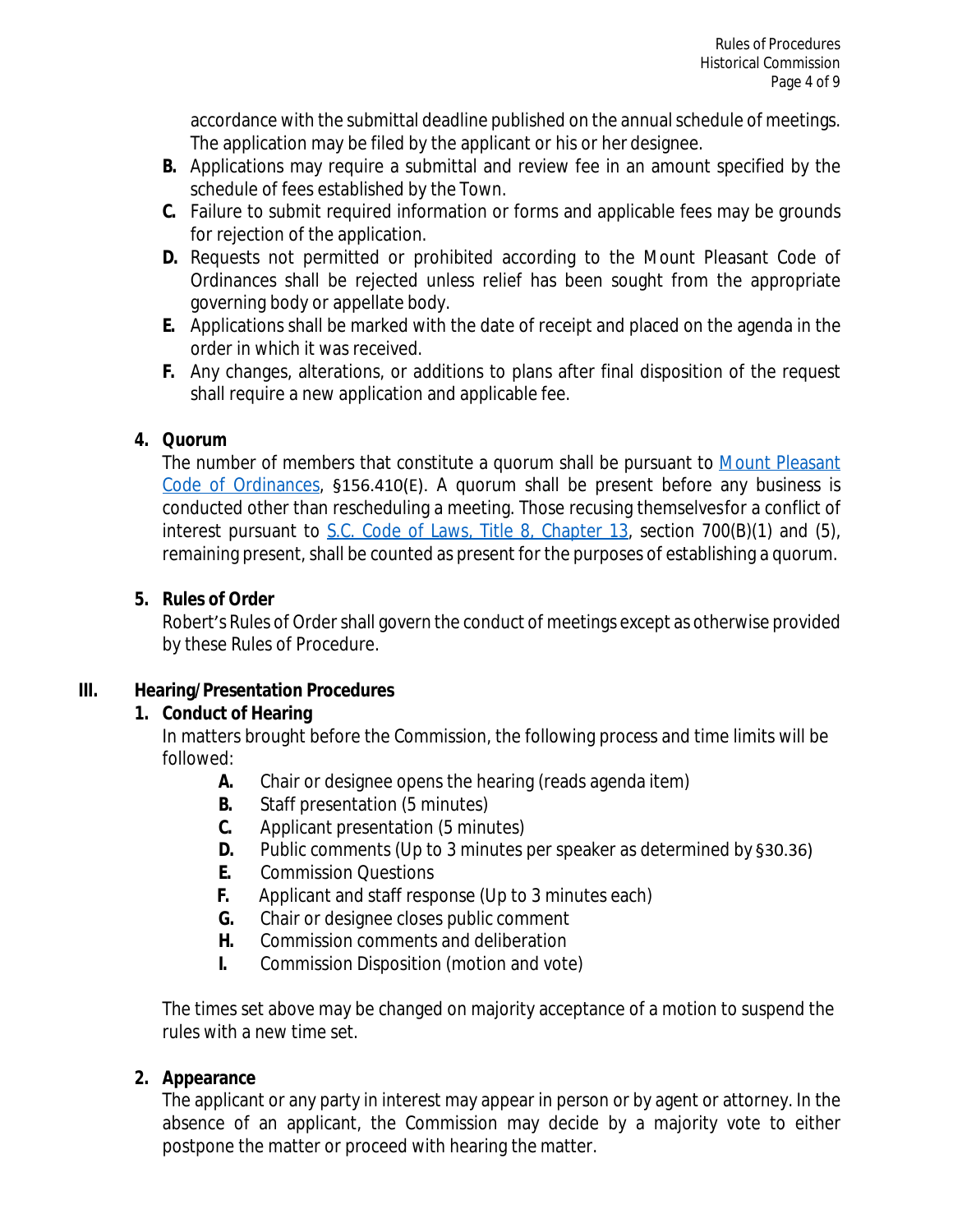#### **3. Evidence**

Relevant documents, photographs, maps, plans, drawings, etc., will be received in the record without authentication in the form of legible copies. Relevant testimony which is not cumulative or hearsay will be received. The Chair or designee will rule on all evidentiary matters. Evidence may be placed in the record with an objection noted.

## **4. Public comment**

Public comment shall be allowed in accordance with the provision of the [Mount Pleasant](http://library.amlegal.com/nxt/gateway.dll/South%20Carolina/pleasant/titleiiiadministration/chapter30towncouncil?f=templates%24fn%3Ddefault.htm%243.0%24vid%3Damlegal%3Amtpleasant_sc%24anc%3DJD_30.35) [Code of Ordinances](http://library.amlegal.com/nxt/gateway.dll/South%20Carolina/pleasant/titleiiiadministration/chapter30towncouncil?f=templates%24fn%3Ddefault.htm%243.0%24vid%3Damlegal%3Amtpleasant_sc%24anc%3DJD_30.35) §30.36 (Ord 19016). Public comment is not a question and answer period or dialogue between the Commission or public at any point during the meeting.

Except for public hearings, no person shall speak at a meeting unless invited to do so by the Commission.

The Chair or designee will recognize and accept testimony and public comment from all who wish to be heard. No person speaking on an agenda item shall be subject to crossexamination. All inquiries or questions from the public during the meeting shall be posed to the Commission and not the applicant or other member of the public. Commission members shall refrain from making comments and/or asking questions during the applicant presentation or public comment.

Irrelevant testimony or public comments will not be accepted, nor will the reading of repetitious letters or petitions be permitted by the public. These documents may be filed with the Secretary so that the record will show the names of the persons supporting or opposing an application.

Upon the conclusion of the presentations and public comment, each Commission member will have an opportunity to ask questions. Upon the close of the public hearing or public comments, no further testimony or comments will be heard from the public. The Commission will then make final comments and deliberation of the request prior to a motion being made. Errors of fact may be corrected at any time after the close of the public hearing or public comments.

## **5. Correspondence**

Written correspondence related to agenda items for the Commission shall be submitted to the Town two business days prior to the meeting day in order to be published with the agenda for the public. Correspondence received after that date, will not be forwarded to the Commission.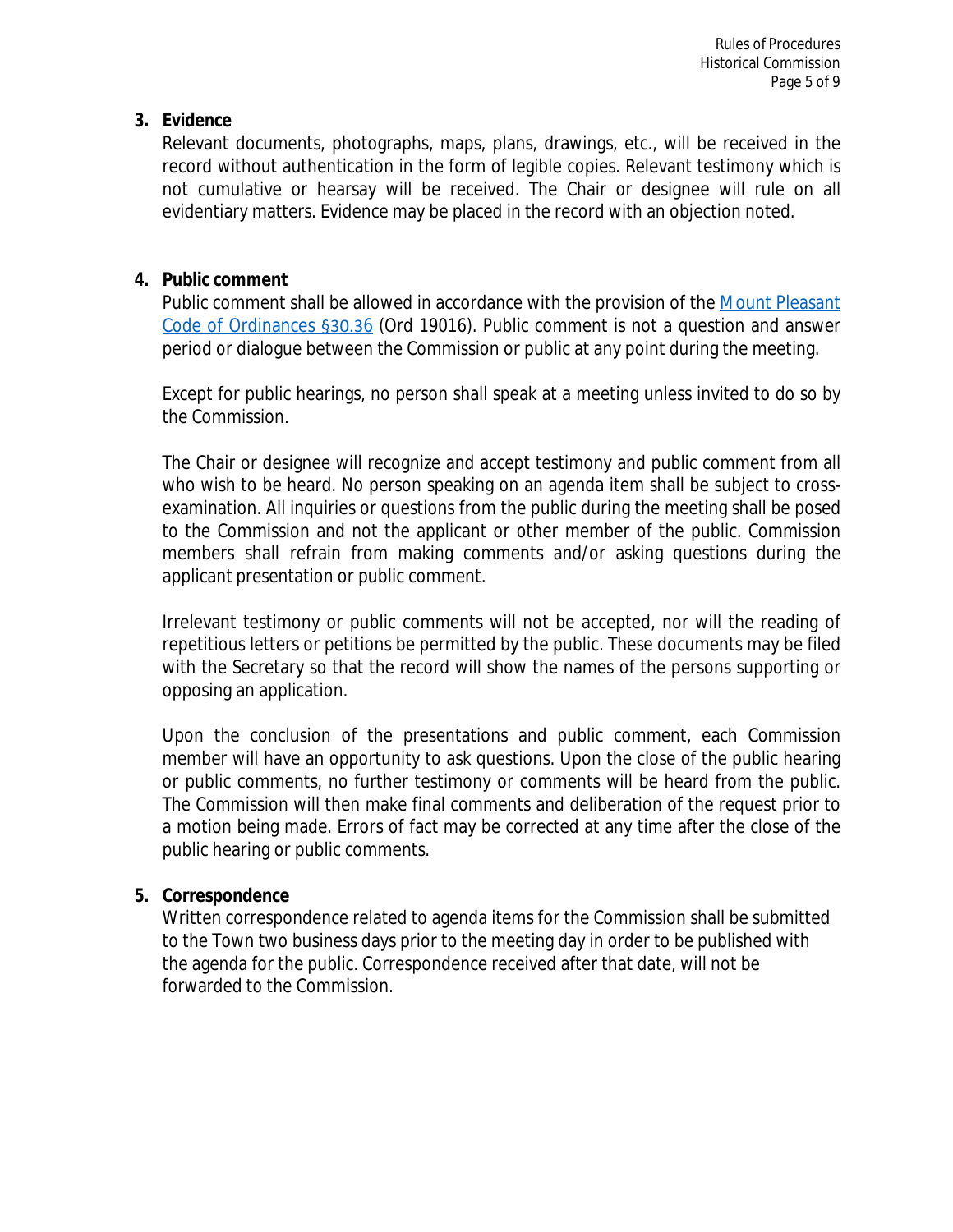#### **6. Cross examination**

No party shall have the right to cross-examine; however, the Commission may cross examine or question speakers with opposing viewpoints when conducted in an orderly manner. Intimidation of speakers will not be allowed.

## **7. Electronic Devices**

All electronic devices shall be silenced, turned off, or left outside the meeting room or building during the meeting.

## **8. Disposition or Action by the Commission**

## **A. Disposition**

The Commission may deliberate and either 1) approve, 2) approve with conditions, 3) defer, or 4) deny a matter by a majority vote of members present at the hearing and qualified to vote, provided that not less than a quorum is present. Deliberations shall be conducted in public and voting shall be in public for the record. All decisions by a Commission shall include findings of fact pursuant to [S.C. Code of](https://www.scstatehouse.gov/code/t01c023.php) [Laws,](https://www.scstatehouse.gov/code/t01c023.php) [Title](https://www.scstatehouse.gov/code/t01c023.php) [1,](https://www.scstatehouse.gov/code/t01c023.php) [Chapter](https://www.scstatehouse.gov/code/t01c023.php) [23,](https://www.scstatehouse.gov/code/t01c023.php) section 350.

# **1) Approve**

The Commission may approve a matter as submitted.

# **2) Approval with conditions**

The Commission may approve a matter with conditions. The conditions should be clearly and distinctly enumerated and when applicable must include a timeframe for compliance.

# **3) Deferral Request by the Applicant**

Parties filing appeals or applications may, after the application has been advertised as part of a meeting's agenda, request that the application be deferred. A request for deferral must be made in writing, signed (or sent via electronic mail) by the applicant or agent, and must specify an extraordinary and compelling reason for the deferral. The Commission must vote to approve or deny the request for deferral. Without an extraordinary and compelling reason, only one deferral shall be permitted. The deferred item shall be placed on the agenda of the next regular meeting. An item may be only be deferred one time.

## **4) Deferral by the Commission**

An appeal or application may be deferred by the Commission upon its own motion. Deferred requests are not considered approved and the request must be resubmitted to the Commission for review. A member may vote on a matter that the member was not present for when the matter was initially heard.

The deferred item shall be placed on the agenda of the next regular meeting. An item may be only be deferred one time.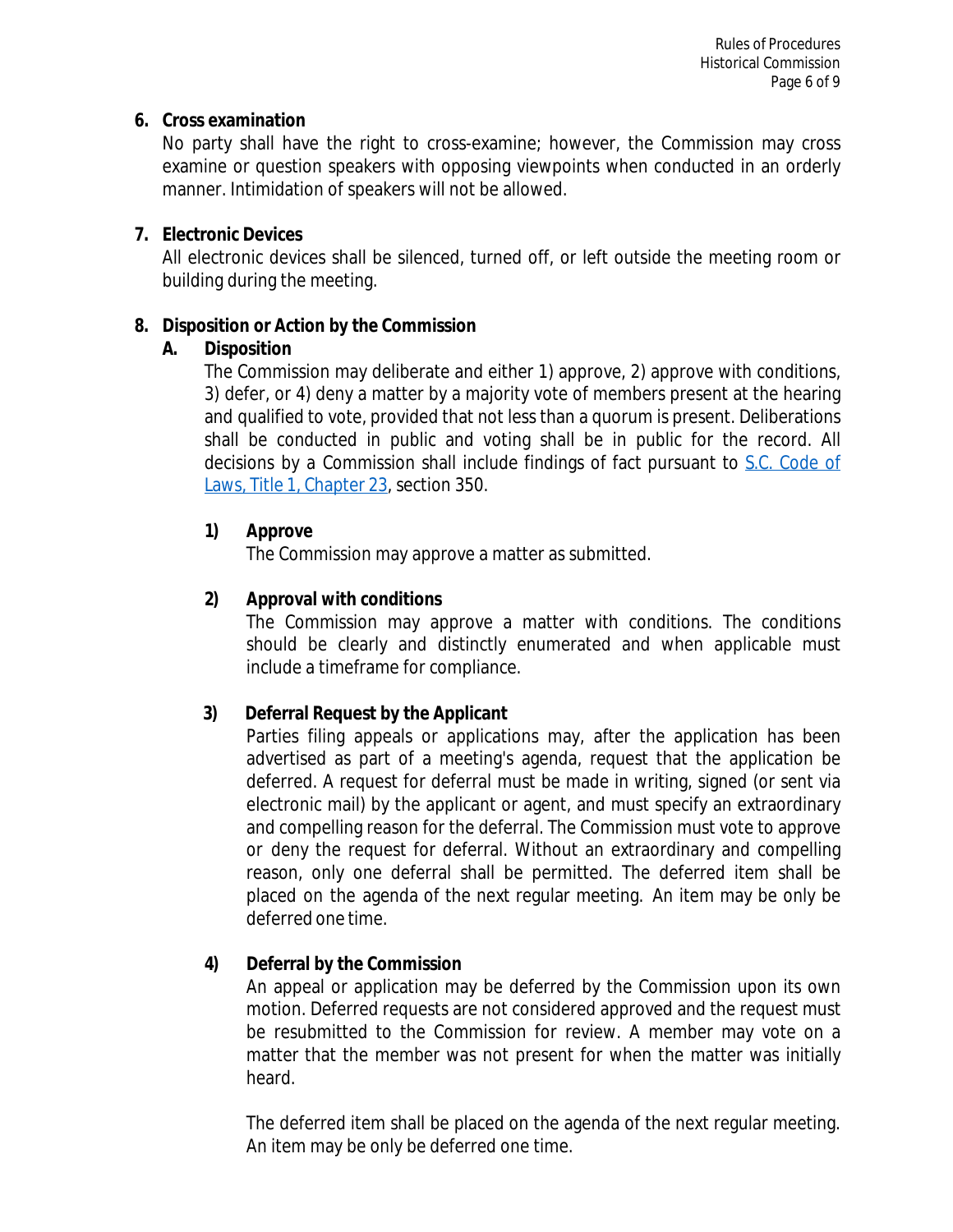### **5) Denial**

Matters before the Commission for final disposition that are denied shall not be resubmitted for a period of twelve months, regardless of change(s) in ownership.

#### **6) Continuance by the Commission**

The hearing of an appeal or application may be continued for a time specified by the Commission upon its own motion. If a decision has not been rendered within the specified timeframe, the original request will be placed on the next meeting agenda to be heard and the applicant notified of the date and time of hearing.

#### **7) Continuance by the Applicant**

Parties filing applications or appeals may upon a showing of good cause, request that the application be continued for a specified amount of time. A request for a continuance must be made in writing, signed (or sent via electronic mail) by the applicant, or agent and must specify a reason for the continuance. Upon its own motion, the Commission may either approve the request for a continuance or proceed to hear the request. Without an extraordinary and compelling reason, only one such continuance shall be permitted. If a decision has not been rendered within the specified timeframe, the original request will be placed on the next meeting agenda to be heard and the applicant notified of the date and time of hearing.

#### **8) Withdrawal**

A request may be withdrawn by the applicant or designee upon written notice (or sent via electronic mail) delivered to the Secretary prior to action by the Commission. Applications withdrawn by the applicant shall be considered a termination of the application, except as specifically outlined in the [Mount](http://library.amlegal.com/nxt/gateway.dll/South%20Carolina/pleasant/titlexvlandusage/chapter156zoningcode?f=templates%24fn%3Ddefault.htm%243.0%24vid%3Damlegal%3Amtpleasant_sc%24anc%3DJD_156.031) [Pleasant Code of Ordinances,](http://library.amlegal.com/nxt/gateway.dll/South%20Carolina/pleasant/titlexvlandusage/chapter156zoningcode?f=templates%24fn%3Ddefault.htm%243.0%24vid%3Damlegal%3Amtpleasant_sc%24anc%3DJD_156.031) §156.031. Resubmission of withdrawn applications may be refiled after six months and shall be placed on the agenda according to the date refiled except as specifically outlined in the [Mount](http://library.amlegal.com/nxt/gateway.dll/South%20Carolina/pleasant/titlexvlandusage/chapter156zoningcode?f=templates%24fn%3Ddefault.htm%243.0%24vid%3Damlegal%3Amtpleasant_sc%24anc%3DJD_156.031) [Pleasant Code of Ordinances,](http://library.amlegal.com/nxt/gateway.dll/South%20Carolina/pleasant/titlexvlandusage/chapter156zoningcode?f=templates%24fn%3Ddefault.htm%243.0%24vid%3Damlegal%3Amtpleasant_sc%24anc%3DJD_156.031) [§156.031](http://library.amlegal.com/nxt/gateway.dll/South%20Carolina/pleasant/titlexvlandusage/chapter156zoningcode?f=templates%24fn%3Ddefault.htm%243.0%24vid%3Damlegal%3Amtpleasant_sc%24anc%3DJD_156.031). Resubmissions shall be processed as a new application with all prescribed fees and other requirements met.

An appeal which is withdrawn may not be refiled after the time for appeal has expired.

#### **9. Voting**

All eligible Commission members present are expected to vote. A Commission member absent at a previous review of a request is eligible to vote on subsequent review of the same request. Voting shall be by voice, except where specifically outlined in the Mount Pleasant Code of Ordinances. An abstention from a vote or failure of a member to vote shall be considered a nonvote. Recusals are only allowed pursuant to [S.C. Code of Laws](https://www.scstatehouse.gov/code/t08c013.php) and as outlined in section II.6.c. of these rules of procedure. A roll call vote can be requested by any member of the Commission. Commission members not present may not vote.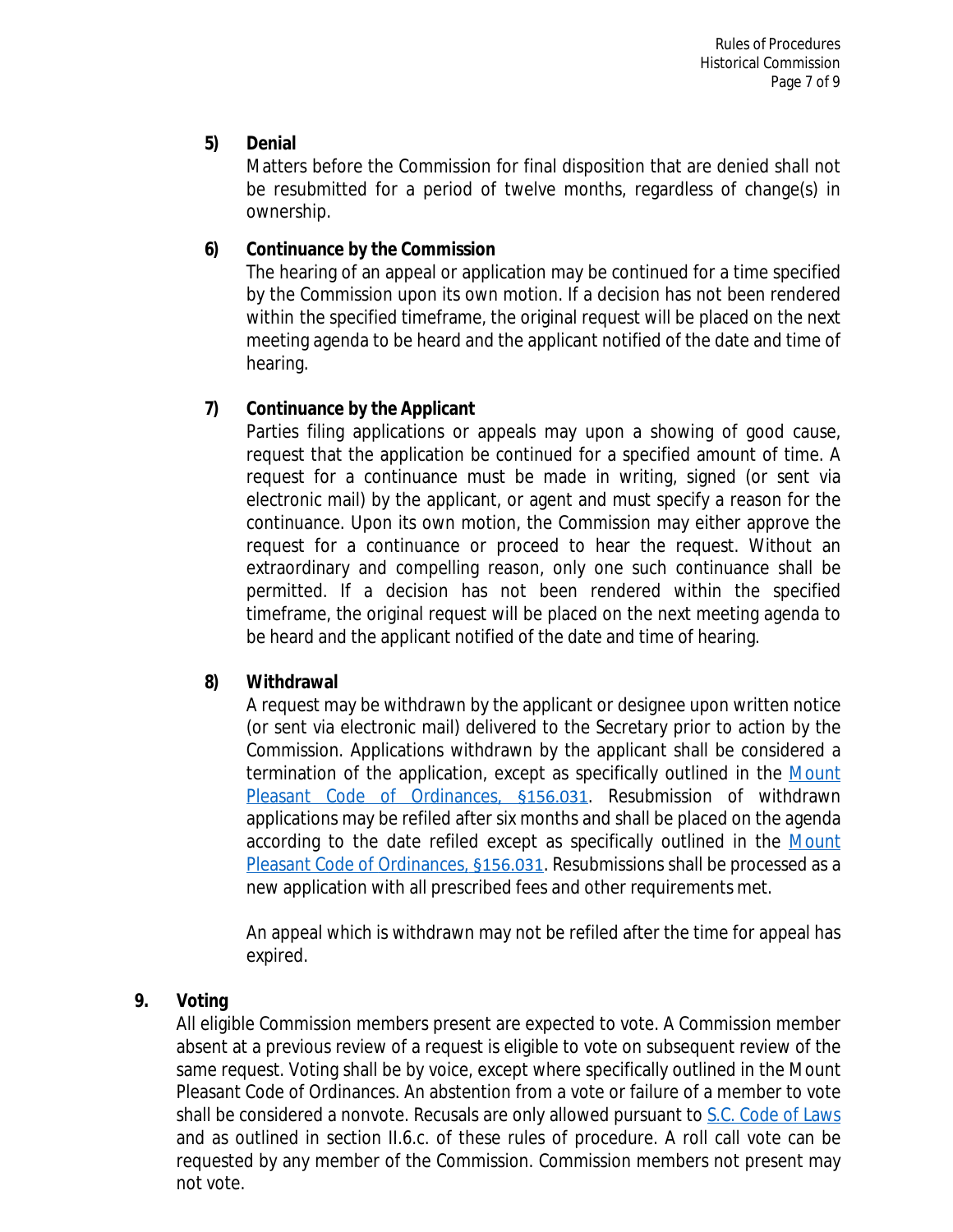## **A. Tie votes**

In the event of a tie vote on any given motion, the Commission shall endeavor to either approve or disapprove an applicant's request through subsequent motions and votes. If, after at least one additional attempt, the Commission remains deadlocked as determined by the Chair or designee, no further motions are necessary, no final decision has been made and the matter is unresolved. The applicant may then return at a subsequent meeting for further consideration of the relief requested. Since no final decision has been rendered, a return will not be considered a rehearing; rather, it will be considered a new hearing. All Commission members, including those that had not participated in the original hearing may participate in the new hearing. Those that previously participated must do so with an open mind to the new proceedings. Any member prejudiced otherwise shall state so on the record and must not participate.

# **10. Appeals of Commission Decision**

Any person aggrieved by a decision of the Commission may appeal to the appropriate appellate body. The appeal must be filed in a timely manner as outlined by the [S.C.](https://www.scstatehouse.gov/code/t06c029.php) Code of Laws, [Title 6, Chapter 29](https://www.scstatehouse.gov/code/t06c029.php), section 820.

# **IV. Records**

## **1. Minutes**

The Recording Secretary shall record all meetings and hearings of the Commission. The Recording Secretary shall prepare a transcription of minutes of each meeting for approval of the Commission. Minutes shall include, at a minimum the following information:

- **A.** Title and date of the meeting
- **B.** Commission members present and absent
- **C.** Staff members in attendance
- **D.** Time meeting was called to order
- **E.** Any action taken by the Commission and final disposition of agenda items
- **F.** Time meeting adjourned
- **G.** Name of transcriptionist

Recordings and minutes shall be preserved and maintained as public records according to the [S.C.](https://www.scstatehouse.gov/code/t30c001.php) [Code of Laws,](https://www.scstatehouse.gov/code/t30c001.php) [Title](https://www.scstatehouse.gov/code/t30c001.php) [30,](https://www.scstatehouse.gov/code/t30c001.php) [Chapter](https://www.scstatehouse.gov/code/t30c001.php) [1](https://www.scstatehouse.gov/code/t30c001.php) and the Town of Mount Pleasant document retention schedule.

## **2. Orders and Documents**

Where applicable, the Secretary shall prepare and serve all orders of the Commission. Copies of all notices, correspondence, documentary evidence, orders, reports, and forms shall